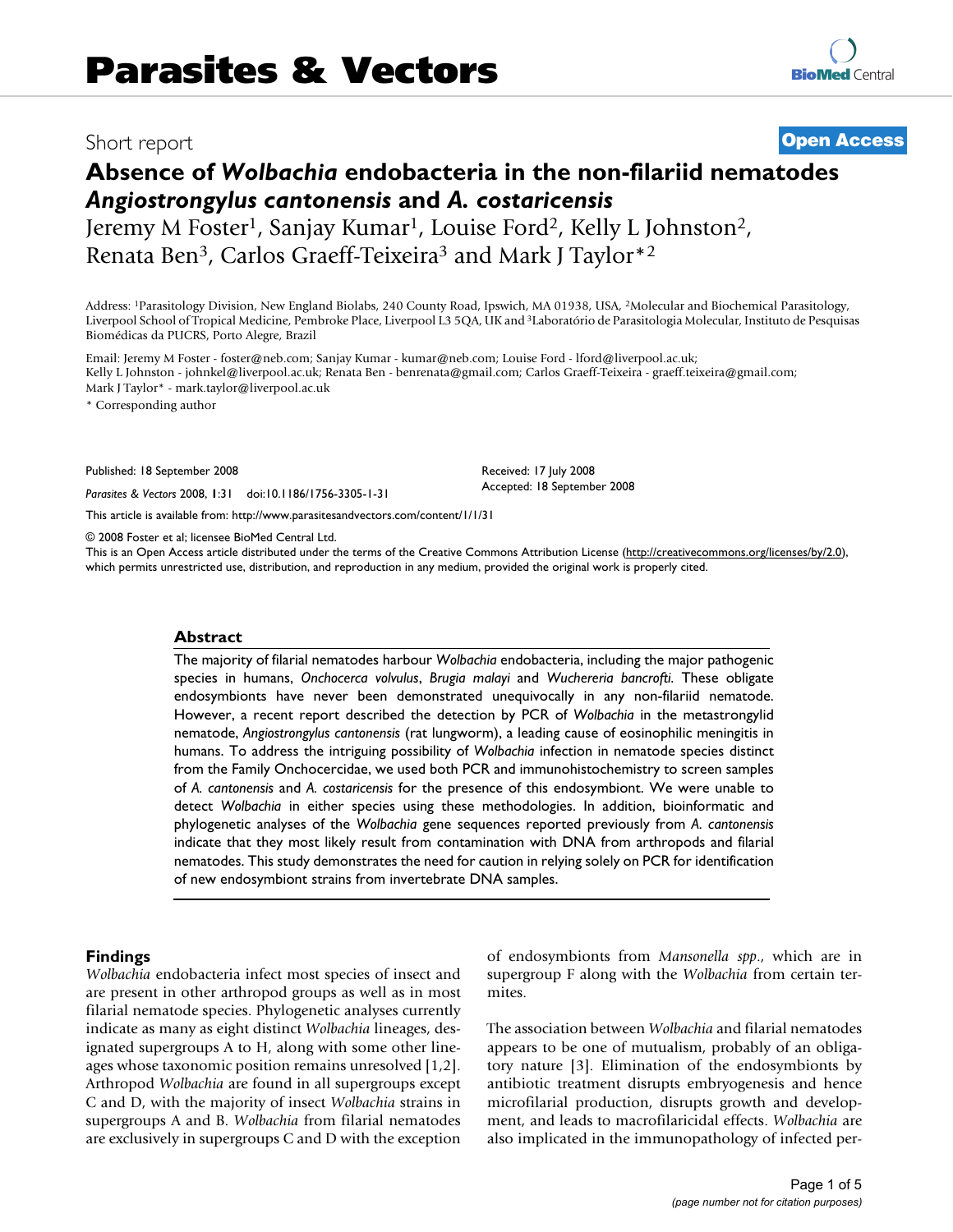sons and may contribute to the inflammatory adverse events seen after standard anti-filarial chemotherapy [3]. Thus, targeting the *Wolbachia* endosymbiont has emerged as an attractive new strategy for filarial disease control [3].

Until recently, despite extensive investigation of diverse nematode groups, there had been no identification of *Wolbachia* in any non-filariid nematode [4,5]. However, *Wolbachia ftsZ*, *wsp* (*Wolbachia* surface protein) and 16S rDNA sequences were recently amplified by PCR from DNA preparations of the metastrongylid nematode, *Angiostrongylus cantonensis* [6]. Based on phylogenetic analysis of the *wsp* sequence, the apparent endosymbiont from *A. cantonensis* appeared to have a lineage distinct from the filarial *Wolbachia* (supergroups C, D or F) and was tentatively positioned in supergroup G, containing the *Wolbachia* from certain spiders such as *Diaea circumlita*. Both *A. cantonensis* and *A. costaricensis* are occasional pathogens of humans, the former a leading cause of eosinophilic meningitis in Asia and Pacific Islands while the latter produces abdominal disease in the Americas [7,8]. The unexpected detection of *Wolbachia* in *A. cantonensis* and the medical implications of targeting this endosymbiont for novel antibiotic therapies for control of eosinophilic meningitis prompted us to investigate the status of *Wolbachia* in the genus *Angiostrongylus* in more detail.

*A. cantonensis* was obtained from Prof. Kentaro Yoshimura and maintained as a laboratory life-cycle in the Department of Parasitology of the Akita University Medical School. *A. costaricensis* strain "Santa Rosa" has been maintained in the Laboratório de Parasitologia Molecular, Instituto de Pesquisas Biomédicas da PUCRS since 1992 (in mice and the wild rodent *Oligoryzomis nigripes*; veronicelid slugs and *Biomphalaria glabrata* snails). Adult *Brugia malayi* (TRS labs) were used as a positive control for PCR and immunohistochemistry

PCR analysis of *Wolbachia* genes from both *A. cantonensis* and *A. costaricensis* adult worms showed no evidence that either species harbours *Wolbachia* endosymbionts. Genomic DNA from individual adult female *A. cantonensis* and *A. costaricensis*, which had been stored in 80% ethanol, was isolated (QiaAmp® DNA mini kit, Qiagen) and analysed for *Wolbachia* by PCR as previously described [6] with modifications. PCR was carried out on a iCycler thermocycler (Bio-Rad) using the following conditions: 95°C for 4 min, followed by 40 cycles of 94°C for 15 s, 48°C for 30 s, 72°C for 2 min, then 72°C for 10 min, using primer pairs widely used for detection of *Wolbachia* from diverse hosts, and previously used on DNA from *A. cantonensis* [6]. The following primers were used for amplification of *Wolbachia* gene sequences: *wsp* (wsp81F; 5'-TGG TCC AAT AAG TGA TGA AGA AAC-3' and wsp691R; 5'- AAA AAT TAA ACG CTA CTC CA-3'); *ftsZ* (ftsZ357F; 5'-

CAA AAA TAT GTG GAT ACG CTC ATT GT-3' and ftsZ788R; 5'-GTA GCA CCA AAT ATT ATA TTT GCA TTT TC-3'); and 16S rRNA (16SwolbF; 5'-GAA GAT AAT GAC GGT ACT CAC-3' and 16SwolbR3; 5'-GTC ACT GAT CCC ACT TTA AAT AAC-3'). PCR reactions were performed in 25 μl containing 1 μl gDNA, 0.3 μM of each primer, 0.2 mM dNTPs,  $1.5-3.0$  mM MgCl<sub>2</sub> and  $0.625$  U of Taq polymerase (New England Biolabs [NEB]) in 1× reaction buffer (NEB). Positive PCR amplification was shown using DNA isolated from individual adult female *B. malayi*, which are known to contain *Wolbachia*, thus demonstrating that the primers and conditions were optimal for *Wolbachia* detection. All DNA samples produced nematode specific gene products. *Angiostrongylus* 18S rRNA, based on GenBank sequences from *A. cantonensis* and *A. costaricensis* ([GenBank:[AY295804](http://www.ncbi.nih.gov/entrez/query.fcgi?db=Nucleotide&cmd=search&term=AY295804)] and [Gen-Bank:[EF514913\]](http://www.ncbi.nih.gov/entrez/query.fcgi?db=Nucleotide&cmd=search&term=EF514913), respectively) was amplified with primers Ac18S 30F; 5'-AAG TGA AAC TGC GAA CGG CT-3' and Ac18S 830R; 5'-TCA CCT CTC GCG CAG GGA TA-3', while *B. malayi gst* was amplified as previously described [9] using GST 1377; 5'-TGC TCG CAA ACA TAG TAA TAG T-3' and GST 1632; 5'-ATC ACG GAC GCC TTC ACA G-3', indicating that there was DNA at sufficient concentrations for detection by standard one-round PCR.

In order to detect *Wolbachia* by immunohistochemistry, *A. cantonensis* and *A. costaricensis* worms were fixed in 80% ethanol and embedded in paraffin blocks. Sections were stained using affinity purified anti-*Wolbachia* peptidoglycan-associated lipoprotein (WoLP) antibodies and rabbit polyclonal anti-sera raised to *Wolbachia* surface protein (WSP) and visualized using the UltraVision ONE detection system (Lab Vision, ThermoFisher Scientific) using haematoxylin as a counterstain. In contrast to the positive staining observed in sections of *B. malayi*, both *Angiostrongylus* species were found to be negative with each of the *Wolbachia*-specific antibodies or antisera. It should be noted that both of these reagents are able to detect *Wolbachia* in species as diverse as filarial nematodes and the mosquito *Aedes albopictus* [[9-[11\]](#page-4-0), M. Taylor, unpublished data], indicating that a lack of cross-reactivity to *Wolbachia* found in *Angiostrongylus* is unlikely.

Because we were unable to reproduce the detection of *Wolbachia* in *Angiostrongylus spp* by PCR or immunohistochemistry, we analyzed in detail the sequences deposited in the GenBank database as part of the earlier report [6]. Comparison of the *wsp* nucleotide sequence [Gen-Bank:[AY508980](http://www.ncbi.nih.gov/entrez/query.fcgi?db=Nucleotide&cmd=search&term=AY508980)] to the non-redundant nucleotide database (nr) using BLASTN revealed good identity (97%) to the *wsp* sequence [GenBank[:AY486092](http://www.ncbi.nih.gov/entrez/query.fcgi?db=Nucleotide&cmd=search&term=AY486092)] from the putative supergroup G *Wolbachia* from the spider, *D. circumlita* c2, as described previously [6]. However, the best identity (99%) was to *wsp* from the *Wolbachia* of the mosquito, *Malaya genurostris* [GenBank:[AY462865\]](http://www.ncbi.nih.gov/entrez/query.fcgi?db=Nucleotide&cmd=search&term=AY462865). *Wolbachia* mul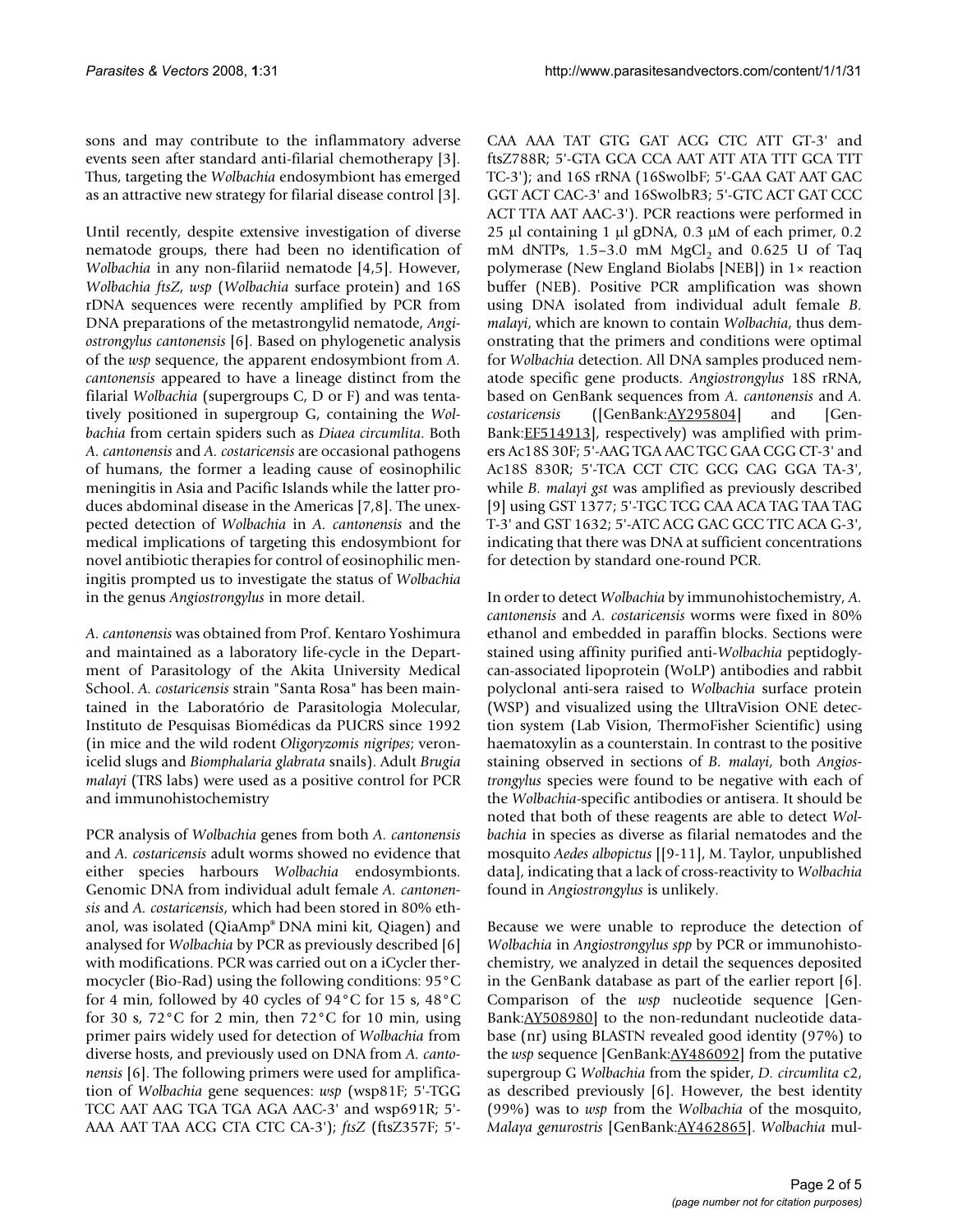tilocus sequence typing (MLST) has shown that phylogenetic inference based upon *wsp* sequences yields spurious lineages due to the high levels of intragenic recombination in this gene [1]. MLST of the *Wolbachia* of the spider, *D. circumlita* c2, indicates that this endosymbiont is more correctly a member of supergroup A [1], and so too presumably is the *Wolbachia* from the mosquito, *M. genurostris*.

We performed similar nucleotide comparisons of the 16S [GenBank:[AY652762](http://www.ncbi.nih.gov/entrez/query.fcgi?db=Nucleotide&cmd=search&term=AY652762)] and *ftsZ* [GenBank:[DQ159068\]](http://www.ncbi.nih.gov/entrez/query.fcgi?db=Nucleotide&cmd=search&term=DQ159068) sequences attributed to *Wolbachia* from *A. cantonensis* and constructed phylogenetic trees for each. *Wolbachia* sequences used for multiple alignments and phylogenetic tree construction are as follows, with the first GenBank sequence for each invertebrate host organism corresponding to 16S and the second to *ftsZ*: *Brugia malayi* [Gen-Bank:[AJ010275\]](http://www.ncbi.nih.gov/entrez/query.fcgi?db=Nucleotide&cmd=search&term=AJ010275), [GenBank[:AJ010269](http://www.ncbi.nih.gov/entrez/query.fcgi?db=Nucleotide&cmd=search&term=AJ010269)]; *B. pahangi* [GenBank:[AJ012646\]](http://www.ncbi.nih.gov/entrez/query.fcgi?db=Nucleotide&cmd=search&term=AJ012646), [GenBank:[AJ010270](http://www.ncbi.nih.gov/entrez/query.fcgi?db=Nucleotide&cmd=search&term=AJ010270)]; *Litomosoides sigmodontis* [GenBank:[AF069068](http://www.ncbi.nih.gov/entrez/query.fcgi?db=Nucleotide&cmd=search&term=AF069068)], [GenBank[:AJ010271](http://www.ncbi.nih.gov/entrez/query.fcgi?db=Nucleotide&cmd=search&term=AJ010271)]; *Onchocerca volvulus* [GenBank[:CU062464\]](http://www.ncbi.nih.gov/entrez/query.fcgi?db=Nucleotide&cmd=search&term=CU062464), Gen-Bank:[AJ276501\]](http://www.ncbi.nih.gov/entrez/query.fcgi?db=Nucleotide&cmd=search&term=AJ276501); *O. gutturosa* [GenBank[:AJ276498](http://www.ncbi.nih.gov/entrez/query.fcgi?db=Nucleotide&cmd=search&term=AJ276498)], [GenBank:[AJ010266\]](http://www.ncbi.nih.gov/entrez/query.fcgi?db=Nucleotide&cmd=search&term=AJ010266); *Dirofilaria immitis* [Genbank:[Z49261\]](http://www.ncbi.nih.gov/entrez/query.fcgi?db=Nucleotide&cmd=search&term=Z49261), [GenBank[:AJ010272](http://www.ncbi.nih.gov/entrez/query.fcgi?db=Nucleotide&cmd=search&term=AJ010272)]; *Drosophila melanogaster* [GenBank: [NC\\_002978.6](http://www.ncbi.nih.gov/entrez/query.fcgi?db=Nucleotide&cmd=search&term=NC_002978.6); genome coordinates: 1167943–1169389], [GenBank:[U28189](http://www.ncbi.nih.gov/entrez/query.fcgi?db=Nucleotide&cmd=search&term=U28189)]; *D. simulans w*Riverside [GenBank:[DQ412085\]](http://www.ncbi.nih.gov/entrez/query.fcgi?db=Nucleotide&cmd=search&term=DQ412085), [GenBank:[U28178](http://www.ncbi.nih.gov/entrez/query.fcgi?db=Nucleotide&cmd=search&term=U28178)]; *Trichogramma cordubensis* [GenBank:[L02883\]](http://www.ncbi.nih.gov/entrez/query.fcgi?db=Nucleotide&cmd=search&term=L02883), [Gen-Bank:[U28200](http://www.ncbi.nih.gov/entrez/query.fcgi?db=Nucleotide&cmd=search&term=U28200)]; *Culex pipiens* [Genbank[:U23709\]](http://www.ncbi.nih.gov/entrez/query.fcgi?db=Nucleotide&cmd=search&term=U23709), [Gen-Bank:[U28209](http://www.ncbi.nih.gov/entrez/query.fcgi?db=Nucleotide&cmd=search&term=U28209)]; *Folsomia candida* [GenBank:[AF179630](http://www.ncbi.nih.gov/entrez/query.fcgi?db=Nucleotide&cmd=search&term=AF179630)], [GenBank:[AJ344216\]](http://www.ncbi.nih.gov/entrez/query.fcgi?db=Nucleotide&cmd=search&term=AJ344216); *Kalotermes flavicollis* [Gen-Bank:[Y11377\]](http://www.ncbi.nih.gov/entrez/query.fcgi?db=Nucleotide&cmd=search&term=Y11377), [GenBank[:AJ292345](http://www.ncbi.nih.gov/entrez/query.fcgi?db=Nucleotide&cmd=search&term=AJ292345)], *Mansonella perstans* 16S [GenBank:[AY278355\]](http://www.ncbi.nih.gov/entrez/query.fcgi?db=Nucleotide&cmd=search&term=AY278355); *Mansonella sp*. *ftsZ* [Gen-Bank:[AJ628414\]](http://www.ncbi.nih.gov/entrez/query.fcgi?db=Nucleotide&cmd=search&term=AJ628414). The underlined characters for each host species represent the abbreviations shown in the trees. The 16S sequence attributed to *Wolbachia* from *A. cantonensis* had highest nucleotide identity (99%) to *Wolbachia* 16S from *D. immitis* [GenBank: **Z49261**]. This identity was better than that between *Wolbachia* 16S sequences from sister species within the genus *Dirofilaria*, namely *D. immitis* and *D. repens* (98%). An equal match was detected for *Wolbachia* apparently from an engorged dog tick, *Rhipicephalus sanguineus* [GenBank:[AF304445](http://www.ncbi.nih.gov/entrez/query.fcgi?db=Nucleotide&cmd=search&term=AF304445)], but since this tick lacks *Wolbachia* [12], we propose that this *Wolbachia* sequence derived from *D. immitis* acquired during a blood feed on a heartworm-infected dog. The 16S phylogenetic tree resolved supergroups A to F and confirmed the near identity of the sequence amplified from *A. cantonensis* to the *Wolbachia* 16S from *D. immitis* (Figure 1a; see additional file 1: *Wolbachia* 16S multiple sequence alignment – *A. cantonensis*). The available 16S sequences for *Wolbachia* from *A. cantonensis* and from *D. circumlita* are partial gene sequences and have very little overlap with each other. Therefore, we were unable to include *D. circumlita Wolbachia* 16S in the same alignment and phylogenetic tree as

the 16S reported from *Wolbachia* from *A. cantonensis*. However, a separate alignment and tree using 16S fragments corresponding to that from *Wolbachia* of *D. circumlita* showed that this sequence is quite distinct from the *D. immitis Wolbachia* 16S and clusters with sequences from *Wolbachia* of arthropods (Figure 1b; see additional file 2: *Wolbachia* 16S multiple sequence alignment – *D. circumlita*), as expected based on recent *Wolbachia* MLST [1]. Therefore, while the *wsp* gene reported for *Wolbachia* from *A. cantonensis* has high identity to sequences from the endosymbionts of the arthropods, *M. genurostris* and *D. circumlita*, the 16S sequence is nearly identical to *Wolbachia* 16S from filarial nematodes, notably *D. immitis* (supergroup C). The results of our analyses of *ftsZ* were very similar to those obtained for 16S. We observed 99% identity to the *ftsZ* reported from the *Wolbachia* from *D. immitis* [GenBank[:AJ010272](http://www.ncbi.nih.gov/entrez/query.fcgi?db=Nucleotide&cmd=search&term=AJ010272)]. The level of identity between these two sequences also exceeded that between the *Wolbachia ftsZ* sequences from the sister species *D. immitis* and *D. repens* (92%). A phylogenetic analysis of *ftsZ* sequences representing *Wolbachia* supergroups A to F (Figure 1c; see additional file 3: *Wolbachia ftsZ* multiple sequence alignment) also resolved these six groups and confirmed the high similarity of the sequence reported for *Wolbachia* from *A. cantonensis* and that from *D. immitis*.

In conclusion, our inability to detect Wolbachia in two different species of Angiostrongylus by PCR or immunohistochemistry argues against the presence of this endosymbiont in these metastrongylid nematodes. Lateral gene transfers from Wolbachia to invertebrates are common [13]. Such a phenomenon could conceivably have resulted in the presence of Wolbachia fragments in the A. cantonensis genome, but since we were unable to detect Wolbachia sequences using the same PCR primers as were used in the earlier report [6], this possibility seems most unlikely. Instead, we suspect contamination of the DNA samples or PCR reactions with Wolbachia DNA from the mosquito, M. genurostris in the case of wsp and the filarial nematode, D. immitis, in the case of both ftsZ and 16S. This seems very plausible since the nucleotide identity is 99% in all cases. In support of this conclusion, we note that the wsp sequence of the M. genurostris endosymbiont was deposited in the GenBank database by the same authors of the recent report on Wolbachia in A. cantonensis, and that they carry out research on D. immitis. We cannot rule out the possibility that A. cantonensis from Taiwan contain Wolbachia while the worms we analyzed from Japan do not. However, the high identities of the reported sequences to those from arthropod Wolbachia (supergroup A) on the one hand, but to the Wolbachia from the nematode, D. immitis (supergroup C), on the other, evoke either a double Wolbachia infection, a phenomenon never observed in nematode-Wolbachia symbioses, or a highly divergent Wolbachia lineage unlike any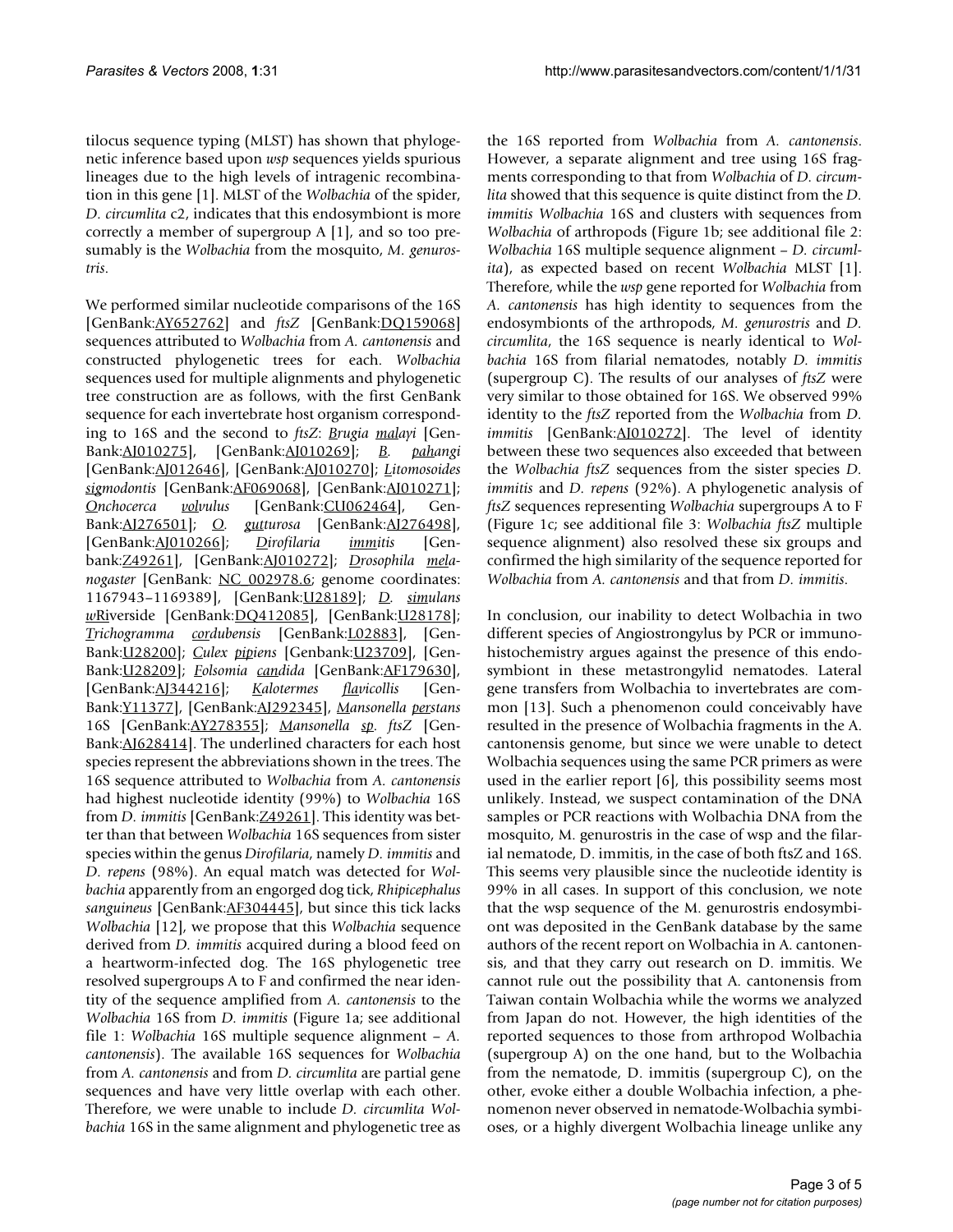



#### Figure 1

**Minimum evolution trees based on alignments of A) the** *Wolbachia***16S (770 nucleotides) reported from** *A. cantonensis***[GenBank:**[AY652762](http://www.ncbi.nih.gov/entrez/query.fcgi?db=Nucleotide&cmd=search&term=AY652762)], **B) the** *Wolbachia*  **16S (639 nucleotides) of** *D. circumlita* **c2 [Gen-Bank:**[AY486072](http://www.ncbi.nih.gov/entrez/query.fcgi?db=Nucleotide&cmd=search&term=AY486072)]**, and C) the** *Wolbachia ftsZ* **(431 nucleotides) reported from** *A. cantonensis* **[Gen-Bank:**[DQ159068](http://www.ncbi.nih.gov/entrez/query.fcgi?db=Nucleotide&cmd=search&term=DQ159068) **]**. Sequences were aligned using ClustalX version 2.0.7 [14] using default parameters for slow/accurate alignment [Gap Opening:10, Gap Extend: 0.1, IUB DNA weight matrix]. After alignment, sequences were manually trimmed to the endpoints of the 16S sequences of the *Wolbachia* from *A. cantonensis* (see additional file 1: *Wolbachia* 16S multiple sequence alignment – *A. cantonensis*) and *D. circumlita*  (see additional file 2: *Wolbachia* 16S multiple sequence alignment – *D. circumlita*), and to the endpoints of the *ftsZ*  sequence of the *Wolbachia* from *A. cantonensis* (see additional file 3: *Wolbachia* ftsZ multiple sequence alignment). Phylogenetic trees were calculated using the Minimum Evolution method in MEGA4 [15]. The percentage of replicate trees in which the associated taxa clustered together in the bootstrap test (1000 replicates) is shown next to the branches. Evolutionary distances were computed using the Maximum Composite Likelihood. The Minimum Evolution tree was searched using the Close-Neighbor-Interchange (CNI) algorithm at a search level of 1. The Neighbor-joining algorithm was used to generate the initial tree. All positions containing gaps and missing data were eliminated from the dataset (Complete deletion option).

reported thus far. The most straightforward conclusion from our analysis is that Angiostrongylus sp. do not contain Wolbachia.

#### **Competing interests**

The authors declare that they have no competing interests.

#### **Authors' contributions**

MT and JF wrote the paper. JF and SK performed bioinformatic analyses and constructed the multiple sequence alignments and phylogenetic trees. LF carried out PCR analyses and KJ immunohistochemistry and both contributed to writing the paper. RB and C G-T performed the initial PCR analysis and provided parasite material. MT conceived and directed the study. All authors read and approved the final manuscript.